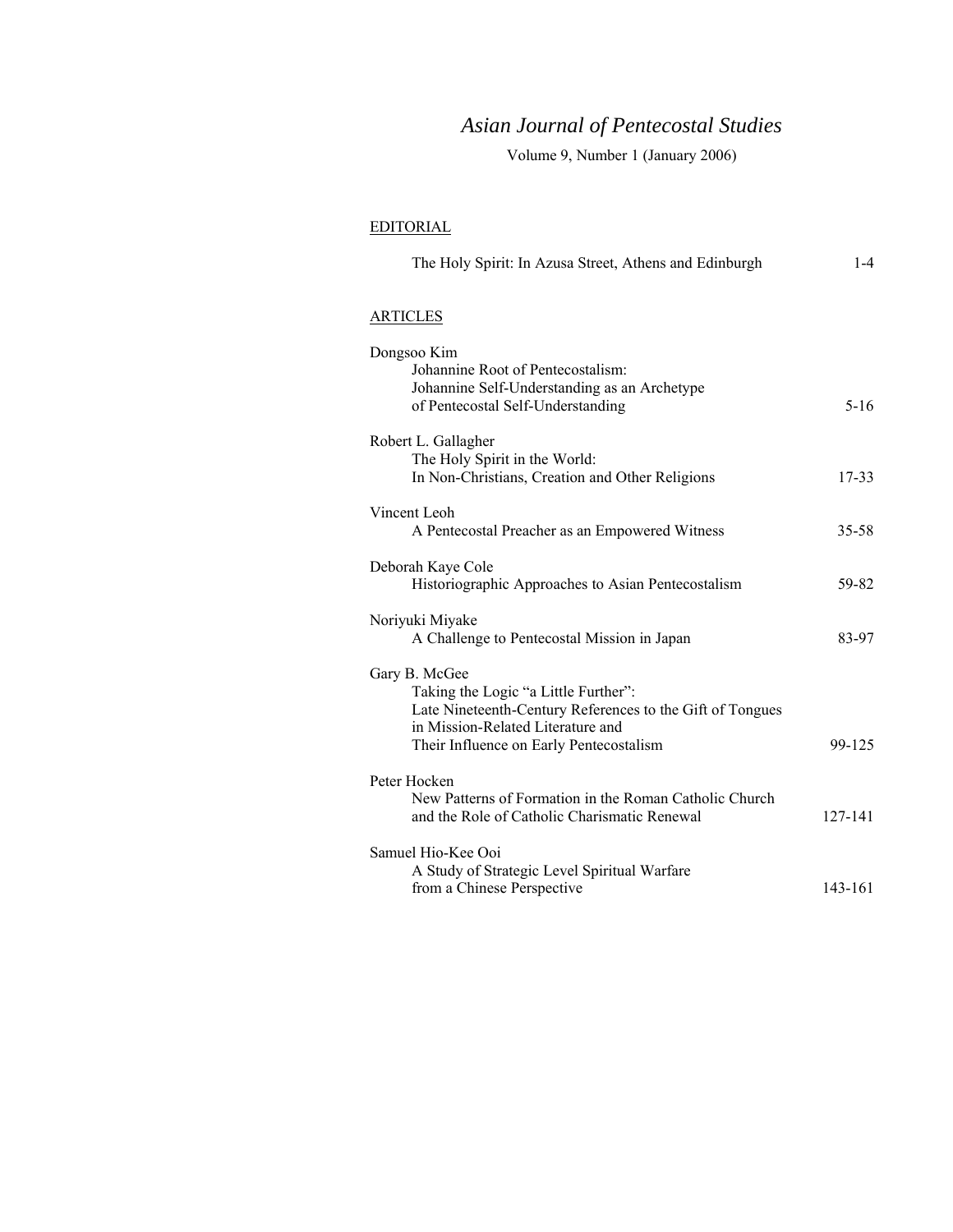## BOOK REVIEWS

| Ekaputra Tupamahu: Review of Asian and Pentecostal:<br>The Charismatic Face of Christianity in Asia                | 163-166 |
|--------------------------------------------------------------------------------------------------------------------|---------|
| Paul Elbert: Review of <i>Unconditional Eternal Security</i> :<br>Myth or Truth?                                   | 166-169 |
| Roli G. dela Cruz: Review of The Spirit and Spirituality:<br>Essays in Honour of Russell P. Spittler               | 169-173 |
| Paul L. Lewis: Review of An Introduction to Ecclesiology:<br><b>Ecumenical, Historical and Global Perspectives</b> | 173-177 |
| NTRIBUTORS                                                                                                         | 179-180 |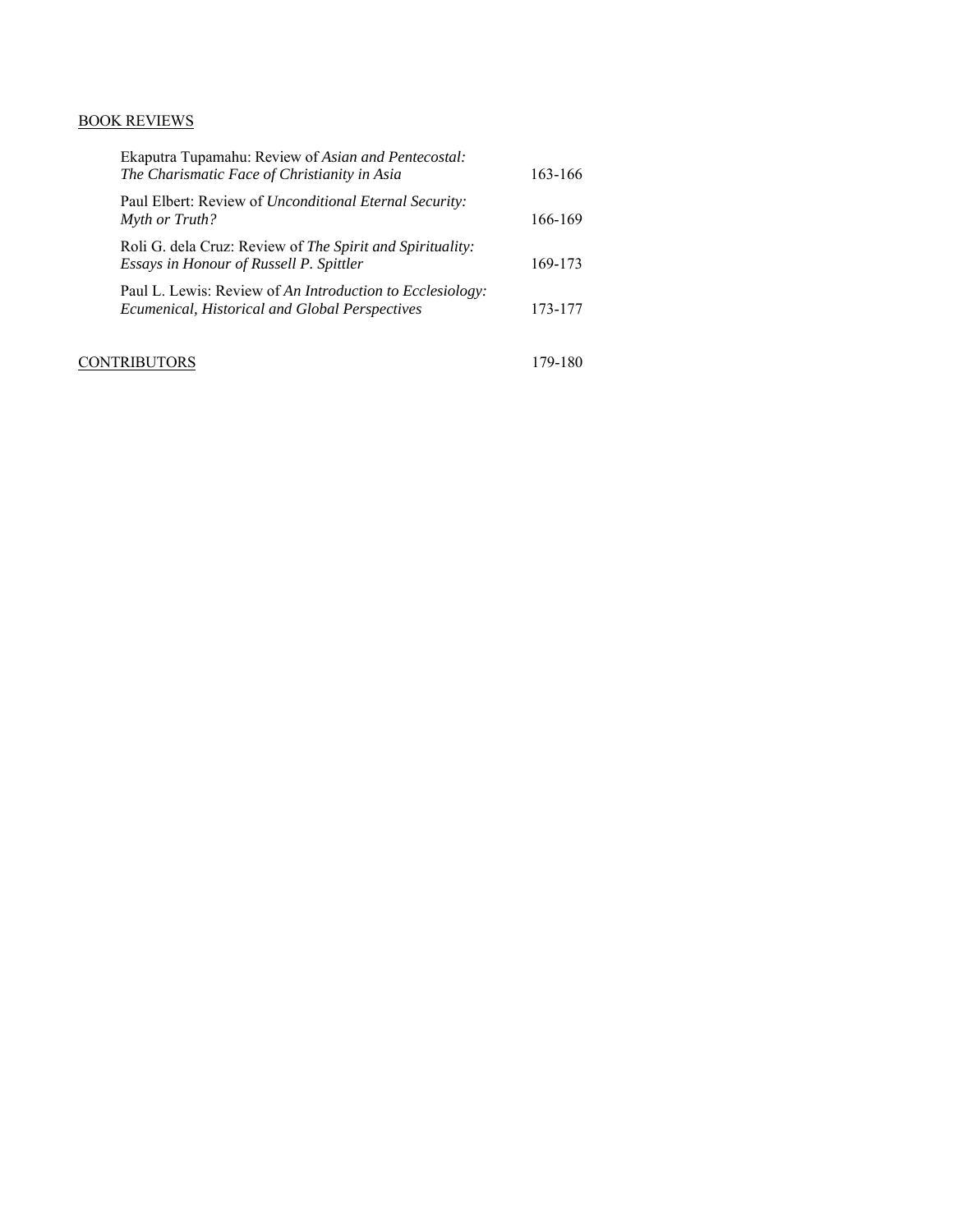*Asian Journal of Pentecostal Studies*  ISSN 0118-8534 Vol. 9, No. 1 (January 2006)

> Editors Wonsuk Ma and Joseph R. Suico

Editorial Board: Simon Chan (Trinity Theological College, Singapore), Paul Elbert (Church of God Theological Seminary, USA), Gordon D. Fee (Regent College, Canada), Peter Kuzmič (Evangelical Theological Seminary, Croatia), Robert P. Menzies (Asia Pacific Theological Seminary, Philippines), Russell P. Spittler (Fuller Theological Seminary, USA), Vinson Synan (Regent University, USA), Yeow Choo Lak (former director, Association of Theological Education in South East Asia, Philippines)

Editorial Assistance (for this issue): Michio Ogino (subscription); Barbara dela Cruz (management); Judy Gilliland (proofreading)

*ASIAN JOURNAL OF PENTECOSTAL STUDIES* is published twice per year (January and July) by the Faculty of Asia Pacific Theological Seminary, P.O. Box 377, Baguio City 2600, Philippines. Part or whole of the current and previous issues may be available through Internet (http://www.apts.edu/ajps). Views expressed in the *Journal* reflect those of the authors and reviewers, and not the views of the editors, the publisher or the participating institutions.

© *Asia Pacific Theological Seminary, 2006* 

Copyright is waived where reproduction of material from this *Journal* is required for classroom use or course work by students.

PARTICIPATING INSTITUTIONS: Educational or research institutions that are interested in participating in the *Journal* ministry are encouraged to write to the *Journal* office. The following are participating institutions of the *Journal*:

*Asian Pentecostal Society*, Baguio, Philippines (Dr. Julie C. Ma) *Central Bible College*, Tokyo, Japan (Dr. Koichi Kitano) *Korea LIFE University*, Daejon, Korea (Dr. Yeol-Soo Eim) *International Theological Institute*, Seoul, Korea (Dr. Sam-Hwan Kim)

THE *JOURNAL* SEEKS TO PROVIDE A FORUM: to encourage serious theological thinking and articulation by Pentecostals/Charismatics in Asia; to promote interaction among Asian Pentecostals/Charismatics and dialogue with other Christian traditions; to stimulate creative contextualization of the Christian faith; and to provide a means for Pentecostals/Charismatics to share their theological reflection.

(Continue on back inside cover)